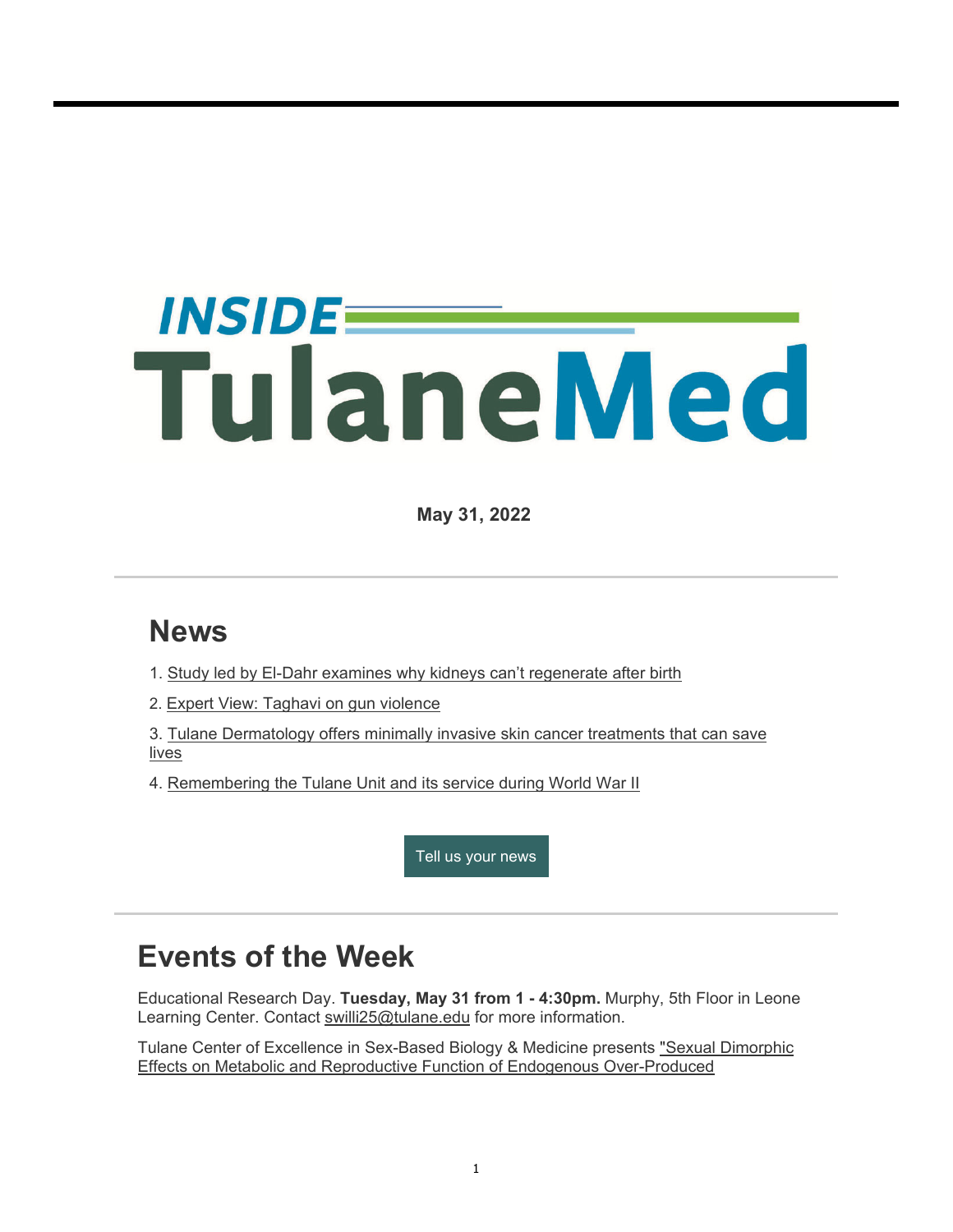Testosterone" with Sheng Wu, PhD, Temple School of Medicine. **Wednesday, June 1 at 4pm**. Hutchinson room 7062 and on Zoom.

Submit your event

## **El-Dahr leads kidney study**

Tulane University researchers discovered a new mechanism that may explain why human kidneys, which are comprised of almost a million filter units, stop creating new filter cells after birth.

The research team, led by Dr. Samir El-Dahr, used a mouse model to characterize what happens when a fetal stem cell differentiates into



a mature kidney cell. If scientists can understand this at a genetic level, they may be able to reprogram other stem cells to do the same to discover a way to repair — or completely regrow - a damaged kidney. Read the full story here.

#### **Jobs at Tulane SoM**

Have a friend looking for a great job? Thinking about opportunities for career advancement? The School of Medicine has many openings in many areas administrative, financial, research, patient care and more. Here are a few of the positions available this week:

Nurse Specialist - Hemophilia

Medical Research Specialist - Pathology & Laboratory Medicine

Research Scientist I, Coinfections - TNPRC

To see more, go to Jobs at Tulane.

#### RESPECT ETHICAL INTEGRITY COMMUNICATION **ACCOUNTABILITY DRIVE FOR EXCELLENCE**